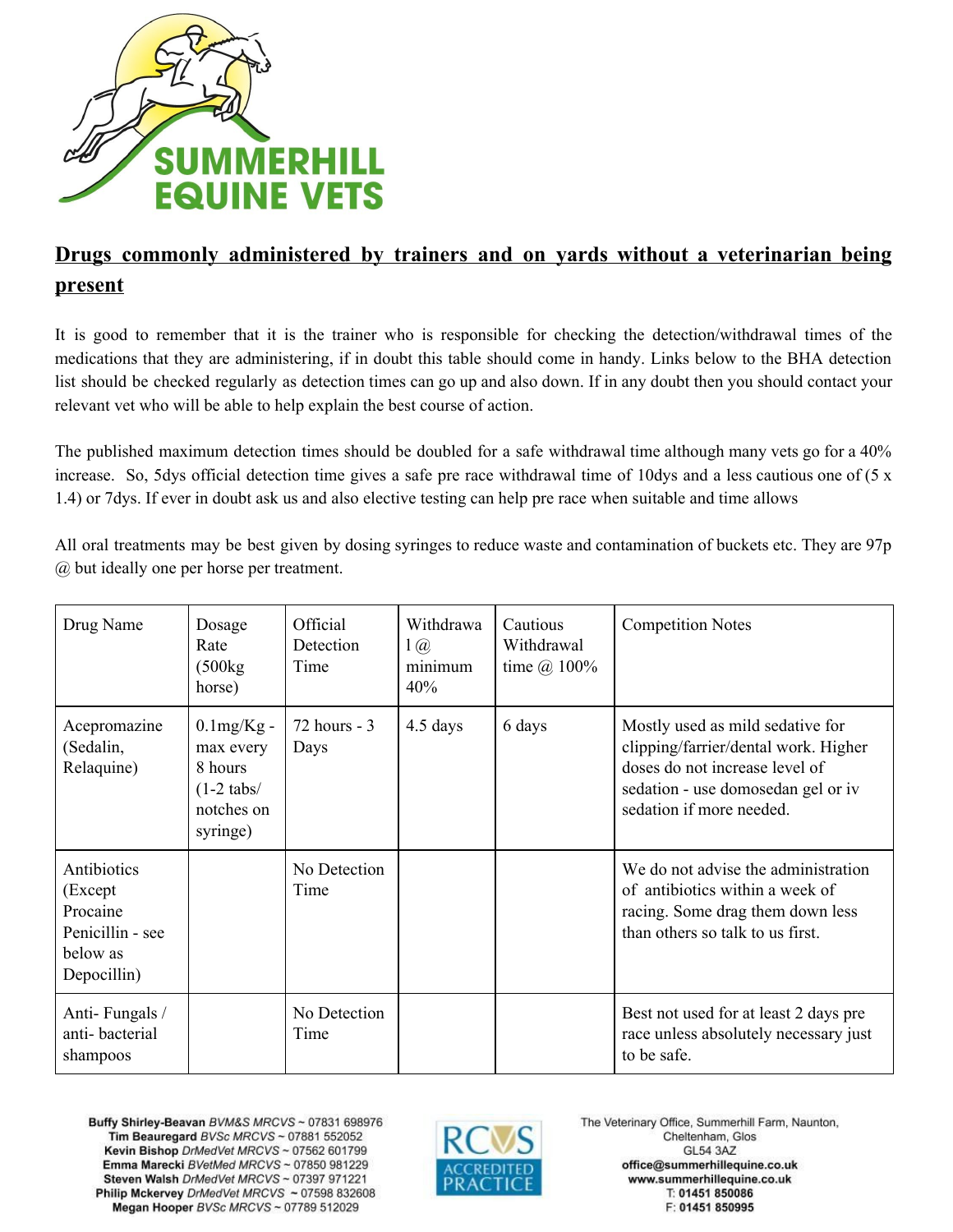

| Altrenogest<br>(Regumate)                             | $2.2g/Kg$ for<br>10 days<br>once orally<br>(10ml/500k<br>g)      | 10 days                  | 14 days                             | 20 days                             | <b>Prohibited</b> for use in the UK in<br>racehorses by the BHA. Fillies and<br>Mares can compete under FEI rules<br>with a veterinary form but it is<br>prohibited from use in Geldings and<br>Colts under FEI rules. WEAR<br>MARIGOLDS, latex not sufficient.                                                        |
|-------------------------------------------------------|------------------------------------------------------------------|--------------------------|-------------------------------------|-------------------------------------|------------------------------------------------------------------------------------------------------------------------------------------------------------------------------------------------------------------------------------------------------------------------------------------------------------------------|
| Aspirin<br>(We use a 250g)<br>tub - not<br>expensive) | $(5 \text{ to } 10 \text{ml})$<br>measure in<br>evening<br>feed) |                          | 10 days                             | 14 days                             | Useful for any bony issue - healing<br>injuries or slightly bone sore young<br>horses.                                                                                                                                                                                                                                 |
| Buscopan                                              | 0.3mg/Kg<br>intravenous<br>ly (8ml.)                             | $48$ hours - $2$<br>days | 3 Days                              | 4 Days                              | Used for colic to reduce muscle<br>spasm.<br>NOTE: Due care must be taken as<br>detection time is longer if using<br><b>Buscopan Compositum</b>                                                                                                                                                                        |
| Buscopan<br>Compositum<br>(Metamizole)                | 30 <sub>mg</sub><br>IV<br>$(25-30ml)$                            | 72 hours - 3<br>Days     | 4.5 Days                            | 6 Days                              | This drug is a combination of<br>traditional buscopan and NSAID<br>called Metamizole. The NSAID<br>contained is unlikely to bring about<br>strong enough analgesia in the vast<br>majority of colic patients so its use<br>should be limited or combined with a<br>more appropriate NSAID such as<br>Bute or Flunixin. |
| Butorphanol<br>(Dolorex)                              | IV<br>(1ml with<br>alpha-2)                                      | $72$ hours - 3<br>days   | 4.5 days                            | 6 days                              | Often used by Vets in combination<br>with detomidine or romifidine for a<br>more controlled and prolonged<br>sedation - this also decreases the<br>amount of each drug needed to reach<br>adequate level of sedation. Put simply<br>they are less likely to kick with this!                                            |
| Clenbuterol<br>(Ventipulmin)                          | $0.8$ mcg/kg<br>twice daily<br>$(3-4)$ pumps<br>of syrup         | 312 hours -<br>13 days   | 14 days<br>with stable<br>clear out | 17 days with<br>stable clear<br>out | NB this/like finadyne can cycle<br>through horses' droppings so clean<br>the stable out well a day or two after<br>finishing the treatment and again a                                                                                                                                                                 |

Buffy Shirley-Beavan BVM&S MRCVS ~ 07831 698976<br>Tim Beauregard BVSc MRCVS ~ 07881 552052 Kevin Bishop DrMedVet MRCVS ~ 07562 601799 Emma Marecki BVetMed MRCVS ~ 07850 981229 Steven Walsh DrMedVet MRCVS ~ 07397 971221 Philip Mckervey DrMedVet MRCVS ~ 07598 832608 Megan Hooper BVSc MRCVS ~ 07789 512029

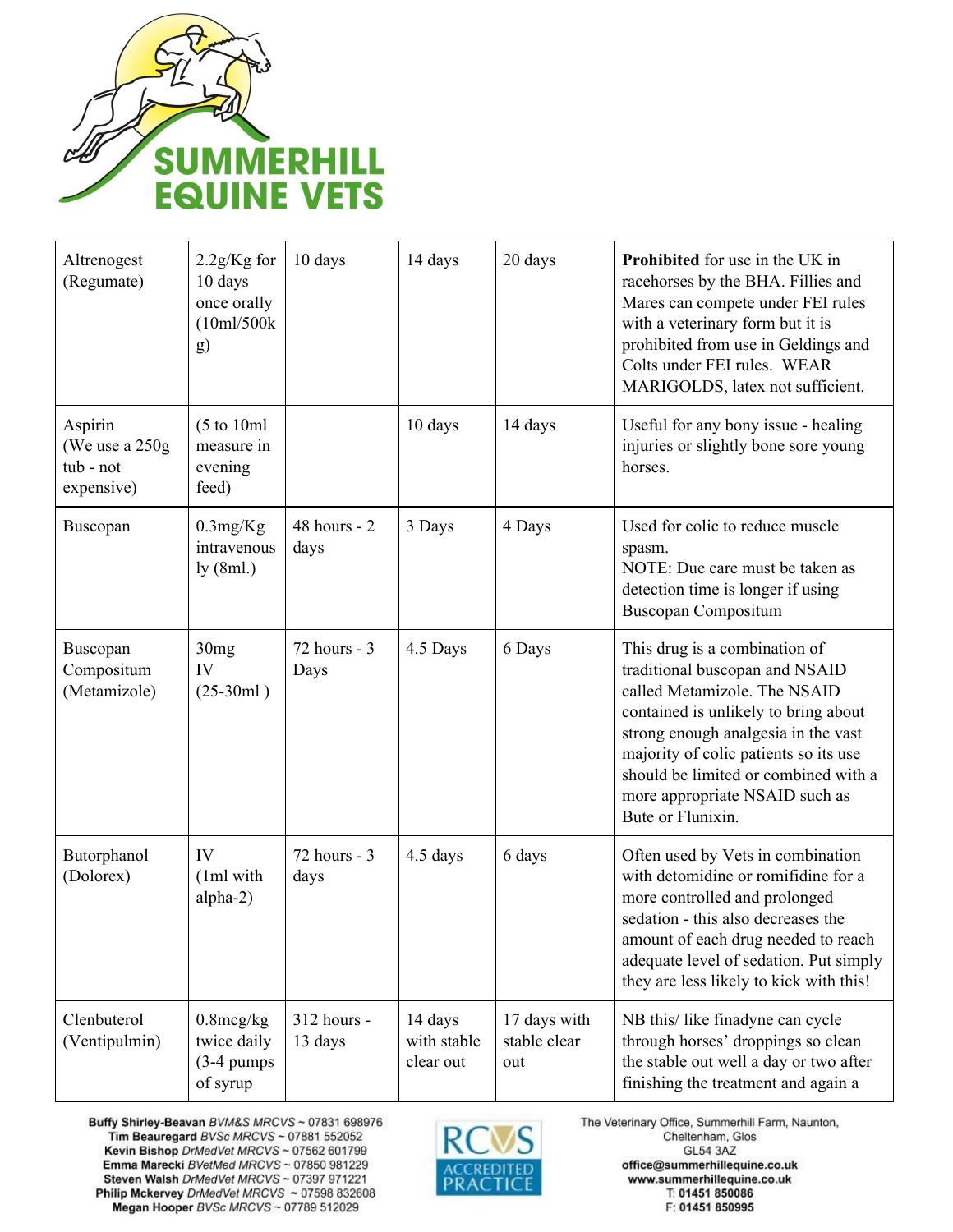

|                                                                                                 | twice daily<br>for 500kg<br>horse)                                                                      |                                                                    |             |         | few days pre race.<br>Used when heaps of mucus to help<br>clear it. If the stable environment is<br>good, you shouldn't need it often!                                                                                                                |
|-------------------------------------------------------------------------------------------------|---------------------------------------------------------------------------------------------------------|--------------------------------------------------------------------|-------------|---------|-------------------------------------------------------------------------------------------------------------------------------------------------------------------------------------------------------------------------------------------------------|
| Dantrolene<br>(Dantrium)                                                                        | 500mg for<br>3 days<br>once daily<br>(5)<br>capsules)                                                   | $48$ hours - $2$<br>days                                           | 3 days      | 4 days  | Helps with chronic tying up horses if<br>you haven't worked out how to fix<br>them properly! Or to avoid tying up<br>in at risk horses                                                                                                                |
| Detomidine<br>(Domidine -<br>Domosedan)                                                         | IV<br>$(0.3)$ to<br>0.8ml)                                                                              | 48 Hours - 2<br>Days                                               | 3 days      | 4 days  | NB use with dolorex; without limb<br>sensitivity can be increased.                                                                                                                                                                                    |
| Detomidine gel<br>(Demosedan<br>gel)                                                            | $1-3ml$<br>under the<br>tongue;<br>wait 20<br>minutes                                                   |                                                                    | 3 days      | 4 days  | Handy if Sedalin not enough or as a<br>preemptive strike if very difficult to<br>give iv/ im injections.                                                                                                                                              |
| Dembrexine<br>(Sputolosin)                                                                      | $0.3$ mg/kg 9<br>dose at 12h<br>intervals<br>$(6$ level<br>measures<br>am and<br>pm)                    | 96 Hours -<br>4dys                                                 | 5 to 6 Days | 8 Days  | Generally used with ventipulmin to<br>loosen mucus so antibiotics can<br>penetrate or on its own for sinus<br>infections with 10dys 1 sachet TMS<br>antibiotics twice daily.                                                                          |
| Dexamethasone<br>(Dexadreson)<br>(IV)<br>NB do not use<br>Voren - much<br>longer<br>withdrawal. | $0.05 - 0.1$ mg<br>/kg IV<br>$(12ml-$<br>25ml for<br>500 <sub>kg</sub><br>horse<br>dependent<br>on use) | 120 Hours - 5<br>Days for<br>15ml/500kg<br>horse iv<br>single dose | 7 Days      | 10 Days | Mostly used in the treatment of acute<br>inflammatory conditions and allergic<br>airway conditions.<br>NB if used incorrectly, there is a<br>laminitis risk with corticosteroids<br>steroids, so should only be used<br>following advice by your vet. |
| Dexamethasone<br>(Nebulised)                                                                    | $0.02$ mg/Kg<br>once or<br>twice daily                                                                  | 120 Hours - 5<br>Days                                              | 7 Days      | 10 Days | No specific information is known for<br>the Nebulisation of this drug but the<br>best info we have is to base it closely                                                                                                                              |

Buffy Shirley-Beavan BVM&S MRCVS ~ 07831 698976<br>Tim Beauregard BVSc MRCVS ~ 07881 552052 Kevin Bishop DrMedVet MRCVS ~ 07562 601799 Emma Marecki BVetMed MRCVS ~ 07850 981229 Steven Walsh DrMedVet MRCVS ~ 07397 971221 Philip Mckervey DrMedVet MRCVS ~ 07598 832608 Megan Hooper BVSc MRCVS ~ 07789 512029

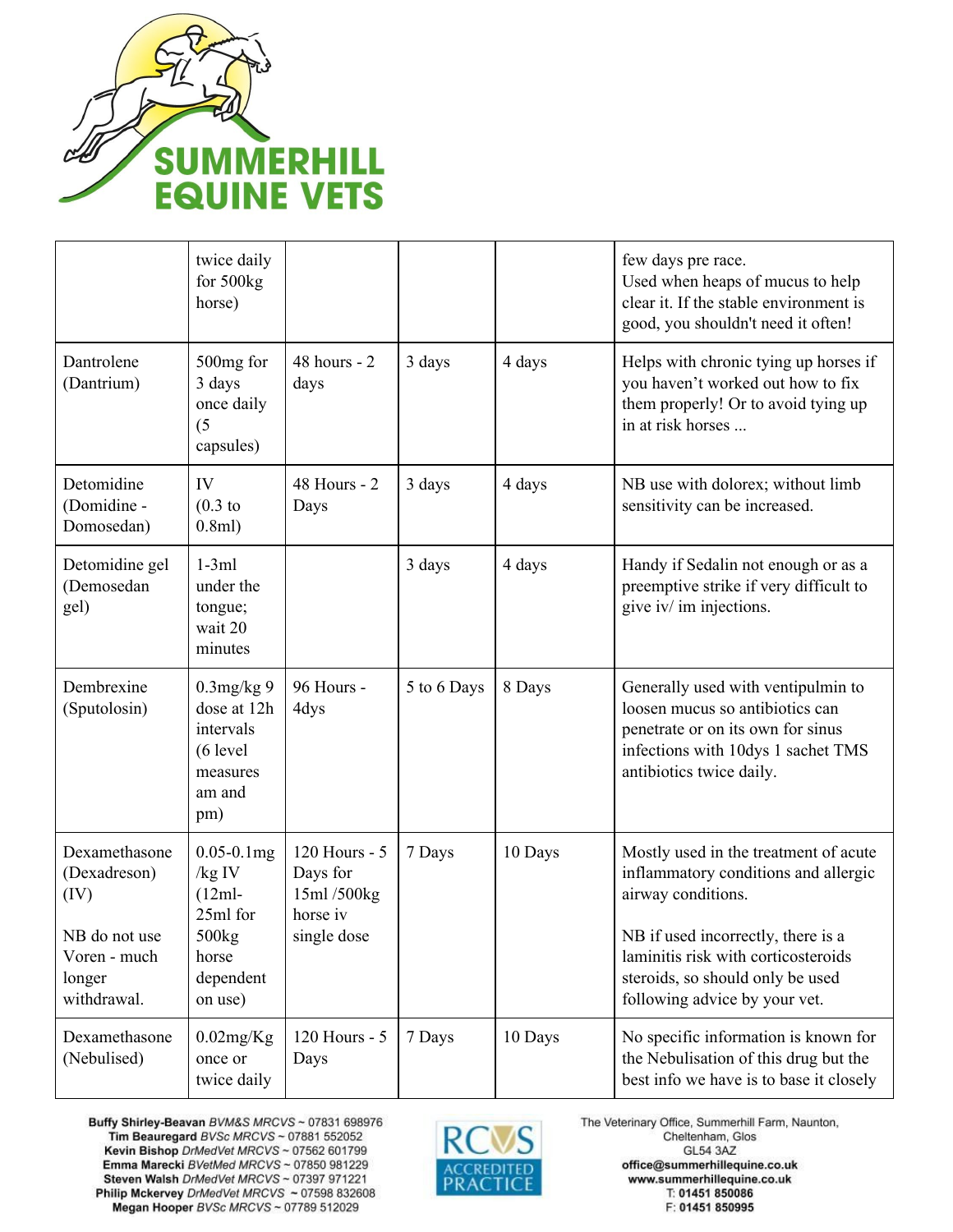

| Keep the<br>environment<br>good and avoid<br>nebulising best<br>option |                                                                               |                                     |         |                                      | around the intravenous detection<br>time. If the stable environment is<br>good there shouldn't be much need<br>for nebulising corticosteroids - they<br>encourage secondary bacterial<br>infections.                                                                                               |
|------------------------------------------------------------------------|-------------------------------------------------------------------------------|-------------------------------------|---------|--------------------------------------|----------------------------------------------------------------------------------------------------------------------------------------------------------------------------------------------------------------------------------------------------------------------------------------------------|
| Depocillin<br>(Procaine<br>Penicillin)                                 | 12mg/kg<br>IM<br>$(20-25ml)$<br>once or<br>twice<br>daily)                    | 240 Hours -<br>10 days              | 14 days | 20 Days                              | Commonly used antibiotic in equine<br>medicine but the only one with a<br>withdrawal period - is intramuscular<br>so into the engine and risks of<br>abscesses etc - ideally use oral or iv<br>options.                                                                                            |
| Danilon<br>(Suxibuzone)                                                | 5mg/Kg<br>twice daily<br>or 1 sachet<br>twice daily                           | Converts to<br>bute in the<br>liver |         | 10 days                              | Generally used instead of bute when<br>stomach ulcers and issue or<br>palatability problems with bute.                                                                                                                                                                                             |
| Esomeprazole                                                           | 1mg/Kg<br>orally once<br>daily for 28<br>days<br>(About<br>quarter a<br>tube) | 48 Hours - 2<br>Days                | 3 Days  | 4 Days<br>We advise 8<br><b>Days</b> | All studies on this drug have found its<br>detection to be very similar in its<br>pharmacokinetics to omeprazole.<br>We often use this drug when we have<br>diagnosed ulceration of the glandular<br>part of the stomach - usually in<br>combination with Sucralfate (use the<br>same withdrawal). |
| Duphalyte                                                              | 1-2 500ml<br><b>Bottles</b><br>given as a<br>direct IV<br>infusion            | No detection<br>time                |         |                                      | Best used within a few days pre race.<br>This is very useful for horse running<br>long strenuous races and those who<br>suffer from RER - "Tying Up"<br>NB nothing on the day of racing iv or<br>oral.                                                                                             |
| Equipalazone<br>(Bute) - Orally                                        | 1 Sachet<br>twice Daily<br>for 5 days                                         | 168 hours - 7<br>days               | 9 days  | 12 days                              | Bute - remember bute is a powerful<br>drug and should be used with<br>discretion especially when it could<br>mask a serious problem that may need<br>attention. Don't do fast work with a<br>horse on bute.                                                                                        |

Buffy Shirley-Beavan BVM&S MRCVS ~ 07831 698976<br>Tim Beauregard BVSc MRCVS ~ 07881 552052 Kevin Bishop DrMedVet MRCVS ~ 07562 601799 Emma Marecki BVetMed MRCVS ~ 07850 981229 Steven Walsh DrMedVet MRCVS ~ 07397 971221 Philip Mckervey DrMedVet MRCVS ~ 07598 832608 Megan Hooper BVSc MRCVS ~ 07789 512029

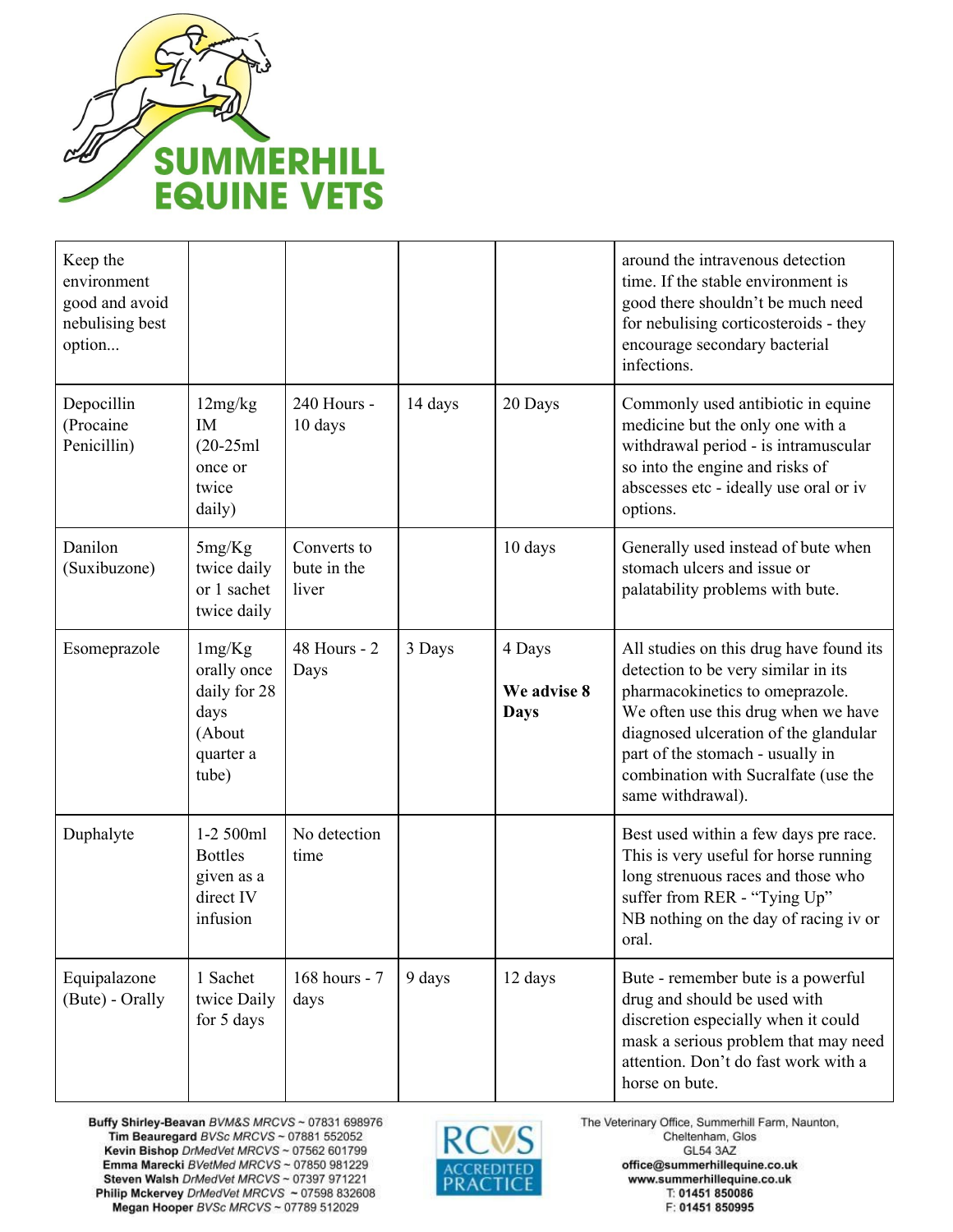

| Equipalazone<br>$(Bute) - IV$                                                         | 8.8mg/Kg<br>intravenous<br>$\rm{lv}$ -<br>roughly<br>2ml per<br>100kg BW                                                   | Same as it is<br>orally |         |                               | Generally used only by vets for colic/<br>quick effect.                                                                                                                                                                                                                                                                                                       |
|---------------------------------------------------------------------------------------|----------------------------------------------------------------------------------------------------------------------------|-------------------------|---------|-------------------------------|---------------------------------------------------------------------------------------------------------------------------------------------------------------------------------------------------------------------------------------------------------------------------------------------------------------------------------------------------------------|
| Gastrogard<br>(Omeprazole)                                                            | 1mg/Kg<br>given once<br>a day for<br>28 Days<br>(about $\frac{1}{4}$<br>tube)<br>(Dose<br>given<br>usually<br>$1-4mg/kg$ ) | 48 Hours -2<br>Days     | 3 Days  | 4 Days<br>We advise 8<br>days | lmg/kg is not the same as one tube<br>per day - the tube is marked by body<br>weight at a dose rate of 4mg/kg - a<br>full syringe is enough for a 568kg<br>horse at that recommended dose rate.<br>8 days withdrawal is advisable.                                                                                                                            |
| Flunixin<br>(Pyroflam -<br>Finadyne)                                                  | 1mg/Kg IV<br>$(12-14ml)$                                                                                                   | 202 hours - 9<br>Days   | 13 Days | 18 Days                       | NOTE: In racehorses as the<br>by-products of Flunixin are excreted<br>via urine and faeces it is advisable to<br>clean stable out a few days after the<br>course and a few days pre race to stop<br>reuptake of small metabolites and an<br>avoidable positive result at the track.<br>Dodgy withdrawal times so avoid<br>using this if anywhere near racing. |
| Intra-Articular<br>Injections<br>quite apart<br>from the actual<br>drug<br>withdrawal | Not                                                                                                                        | Permitted               | Within  | 15 Days<br>Pre-Race           | "The horse must not have been<br>administered any intra-articular<br>corticosteroid on the day of the race<br>or on any of the fourteen days before<br>the day of the race in which the horse<br>is declared to run." (Schedule $(B)$ 3 –<br>Requirements for horse to run)                                                                                   |

Buffy Shirley-Beavan BVM&S MRCVS ~ 07831 698976<br>Tim Beauregard BVSc MRCVS ~ 07881 552052 Kevin Bishop DrMedVet MRCVS ~ 07562 601799<br>Emma Marecki BVetMed MRCVS ~ 07850 981229 Steven Walsh DrMedVet MRCVS ~ 07397 971221 Philip Mckervey DrMedVet MRCVS ~ 07598 832608 Megan Hooper BVSc MRCVS ~ 07789 512029

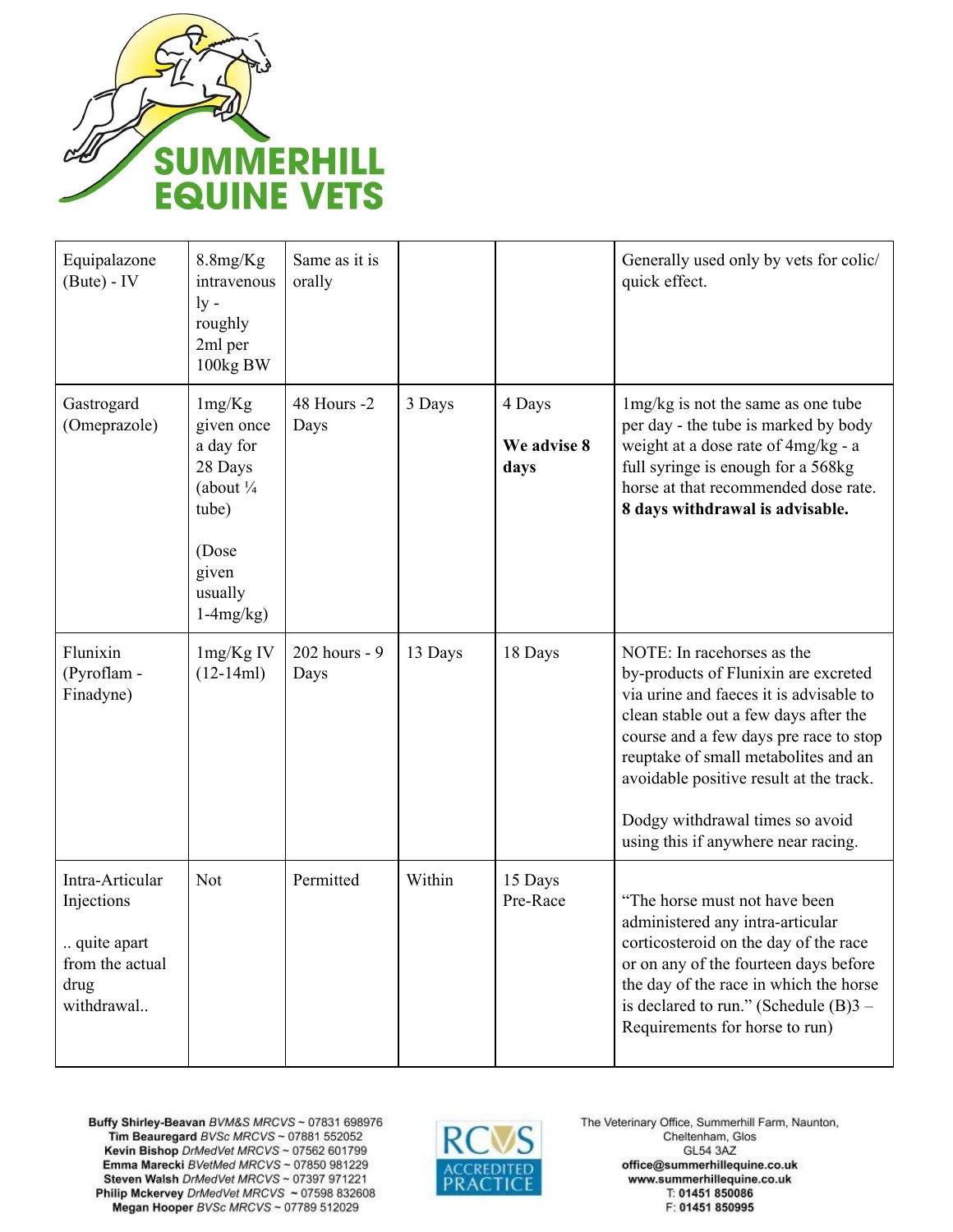

| Lasix - Dimazon<br>(Furosemide)                         | $0.5 - 2$ mg/<br>Kg given<br>IV roughly<br>4-6 hours<br>before<br>work<br>$(2-6ml)$    | 48 Hours               | 3 Days               | 4 Days  | For prevention of exercise induced<br>pulmonary hemorrhage "Bleeders"<br>and also for treatment of fluid<br>overload in horses with cardiac<br>issues.<br>Should be used with caution<br>especially as it can leach potassium<br>from the horses who may well be<br>bleeding because they are low in<br>potassium in the first place! |
|---------------------------------------------------------|----------------------------------------------------------------------------------------|------------------------|----------------------|---------|---------------------------------------------------------------------------------------------------------------------------------------------------------------------------------------------------------------------------------------------------------------------------------------------------------------------------------------|
| Mud Fever<br>Cream (With<br>Steroid -<br>Dexamethasone) |                                                                                        |                        |                      | 8 days  | We make this very effective mud<br>fever cream ourselves using<br>dexadreson - 8 dys is what we<br>recommend to be safe - swap to the<br>plain one when closer to racing.                                                                                                                                                             |
| Mud Fever<br>Cream (Without<br>Steroid)                 |                                                                                        | No detection<br>time   |                      |         | This product will contain only an<br>antibiotic along with aqueous cream -<br>fine to use in mild cases or where<br>needed pre race for safety - but in<br>general the steroid containing version<br>will have much more combined effect<br>to treat the Mud Fever.                                                                   |
| Robaxin                                                 | usually 1<br>tablet per<br>75kg am<br>and pm 2<br>weeks then<br>pm only<br>for 2 weeks |                        | 10 days<br>FEI rules | 2 weeks | A muscle relaxant - very useful for<br>difficult backs that don't settle well<br>post medication with shock w                                                                                                                                                                                                                         |
| Romifidine<br>Sedivet/<br>Rominervin                    | usually<br>1.5ml with<br>1ml<br>dolorex                                                | 4ml clears 60<br>hours | 4dys                 | 6dys    | NB use with dolorex; without limb<br>sensitivity can be increased.                                                                                                                                                                                                                                                                    |

Buffy Shirley-Beavan BVM&S MRCVS ~ 07831 698976<br>Tim Beauregard BVSc MRCVS ~ 07881 552052 Kevin Bishop DrMedVet MRCVS ~ 07562 601799<br>Emma Marecki BVetMed MRCVS ~ 07850 981229 Steven Walsh DrMedVet MRCVS ~ 07397 971221 Philip Mckervey DrMedVet MRCVS ~ 07598 832608 Megan Hooper BVSc MRCVS ~ 07789 512029